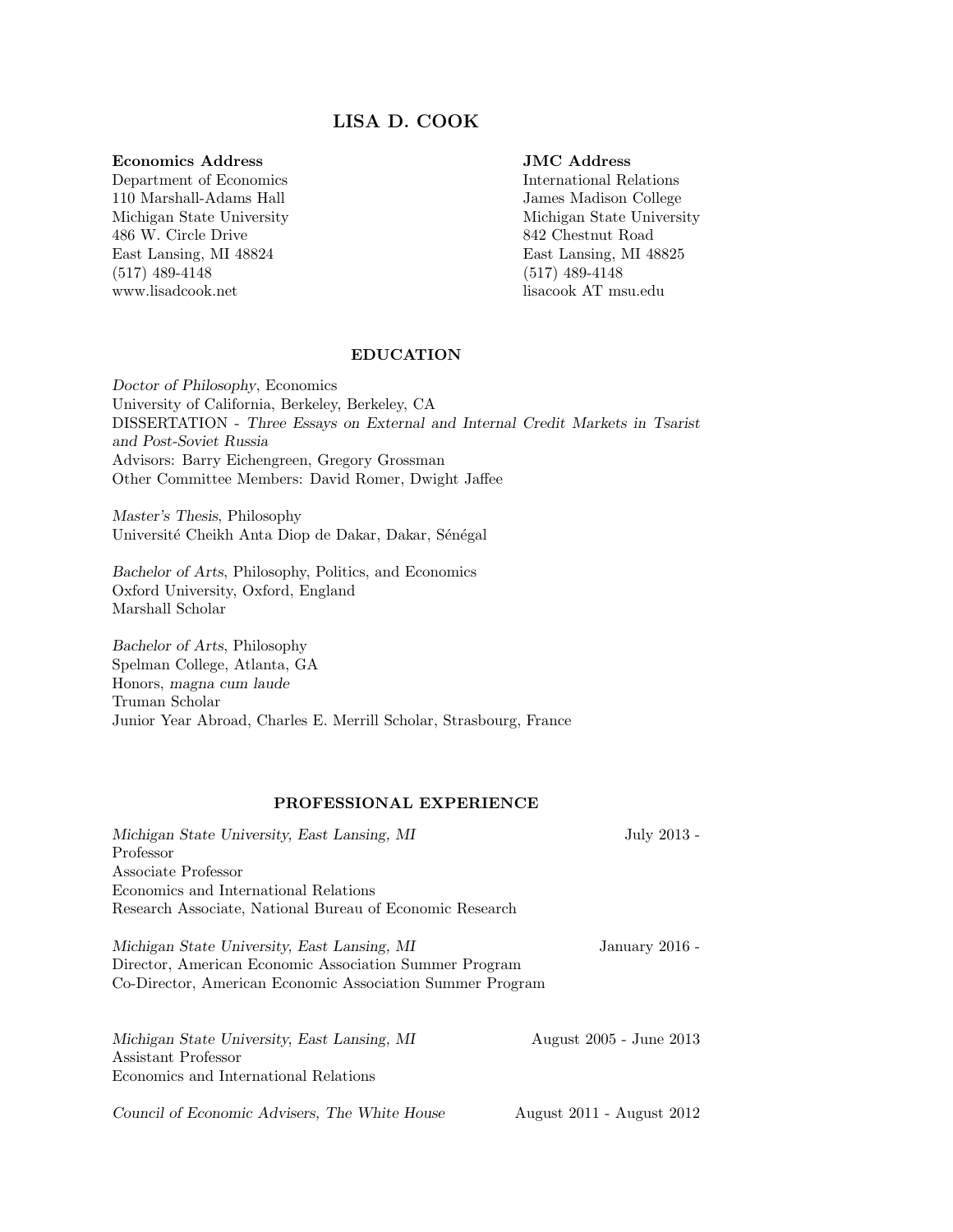L.D. Cook p. 2

Senior Economist, Washington, DC International Finance, Entrepreneurship, Innovation

Stanford University, Stanford, CA September 2002 - July 2005 National Fellow, Research Fellow Hoover Institution

Harvard University, Cambridge, MA August 1997 - August 2002 Visiting Assistant Professor, Kennedy School of Government Deputy Director, Africa Research, Center for International Development Faculty, "Making Markets Work," Harvard Business School

U.S. Treasury Department September 2000 - September 2001 Senior Adviser on Finance and Development Council on Foreign Relations International Affairs Fellow

#### OTHER PROFESSIONAL EXPERIENCE

Internships, Pre- and Post-doctoral Research

- Federal Reserve Banks of Minneapolis, New York, and Philadelphia
- National Bureau of Economic Research, Cambridge, MA
- World Bank, Washington, DC
- Salomon Brothers, New York, NY
- Brookings Institution, Washington, DC
- Lemelson Center for the Study of Invention and Innovation, Smithsonian Institution, Washington, DC
- Institute for the Economy in Transition, Moscow, Russia
- National Poverty Center, Ford School of Public Policy, Ann Arbor, MI

#### PUBLICATIONS

- "The Evolution of Access to Public Accommodations in the United States" (with Maggie Jones, Trevon Logan and David Rosé), Quarterly Journal of Economics, Forthcoming.
- "FinTechs and Racial Discrimination in Lending" (with Rachel M.B. Atkins and Robert Seamans), AER Papers and Proceedings, Forthcoming.
- "Discrimination in lending? Evidence from the Paycheck Protection Program" (with Rachel M.B. Atkins and Robert Seamans), Small Business Economics 58, 843–865 (2022).
- "Can addressing inequality unleash economic growth?" (with Nela Richardson and Jim Tankersley) Business Economics 56, 59–66 (2021).
- "Addressing gender and racial disparities in the U.S. labor market to boost wages and power innovation," Washington Center for Equitable Growth, January 14, 2021.
- "Economists tackle the challenges of a pandemic," (with Diane Swonk, Julie Coronado, et al.), Business Economics 55, 279–288 (2020).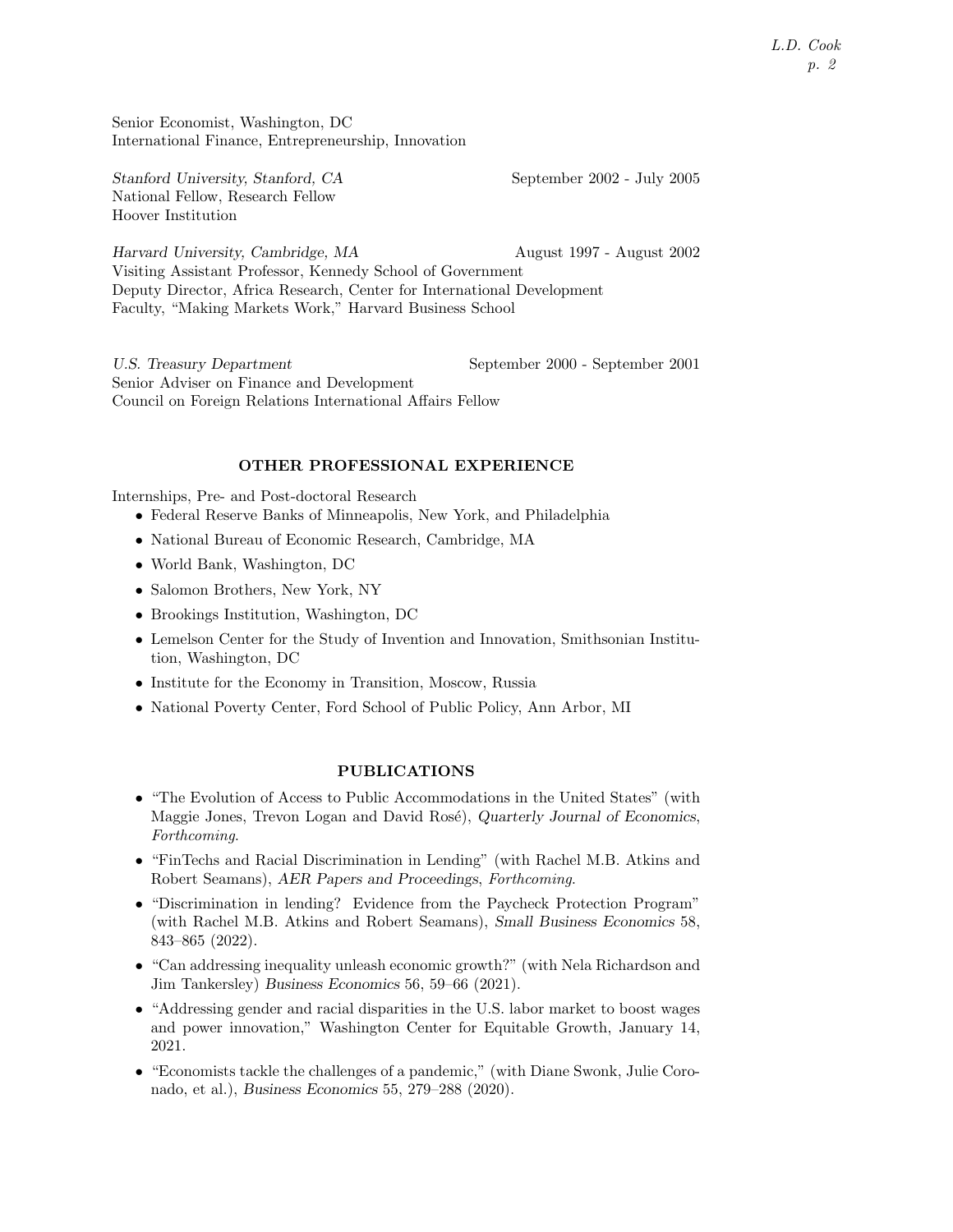- "Policies to broaden participation in the innovation process," Brookings Institution, The Hamilton Project, August 14, 2020.
- "Getting money urgently to low-wage U.S. workers," Washington Center for Equitable Growth, March 30, 2020.
- "The implications of U.S. gender and racial disparities in income and wealth inequality at each stage of the innovation process," (with Jan Gerson) Washington Center for Equitable Growth Policy Brief, July 2019.
- "Dust, Drink, and Divergence: Summaries of Nevins Prize Doctoral Dissertations," Journal of Economic History, Volume 78, Issue 2, pp. 575-610, 2018.
- "Rural Segregation and Racial Violence: Historical Effects of Spatial Racism," with Trevon Logan and John Parman, American Journal of Economics and Sociology Volume 1, Numbers 3 and 4, 2018.
- "Racial Segregation and Southern Lynching," with Trevon Logan and John Parman, Social Science History, vol 42(4), pages 635-675, 2018.
- "The Mortality Consequences of Distinctively Black Names," with Trevon D. Logan and John Parman, Explorations in Economic History, Volume 59(C), pp. 114-125 (January 2016).
- "Violence and Economic Growth: Evidence from African American Patents, 1870- 1940," Journal of Economic Growth, Volume 19, Issue 2 (June 2014), pp. 221-257.
- "Distinctively Black Names in the American Past," with Trevon D. Logan and John Parman, Explorations in Economic History, Volume 53 (July 2014), pp. 64-82.
- "The Financial and Economic Crisis: Implications for Consumer Finance and for Households in Michigan," 2012, forthcoming, Journal of Consumer Education.
- "Overcoming Discrimination by Consumers during the Age of Segregation: The Example of Garrett Morgan," Business History Review, Volume 86, Issue 2 (Summer 2012).
- "Converging to a National Lynching Database: Recent Developments and the Way Forward," Historical Methods, Volume 45, Issue 2 (March 2012).
- "Inventing Social Capital: Evidence from African American Inventors, 1843-1930," Explorations in Economic History, Volume 48, Issue 4 (December 2011), pp. 507- 518.
- "Metals or Management? Explaining Recent Economic Growth in Africa," American Economic Review, 99(2): 268–74 (May 2009), with Laura Beny.
- "Trade Credit and Bank Finance: Financing Small Firms in Russia," Journal of Business Venturing, Volume 14, Numbers 5-6, (1999) pp. 493-518.
- "The Next Battleground in the Terror War," Hoover Digest 2004, No. 1.
- "Now the Hard Part," *Hoover Digest* 2003, No. 2.

## Working Papers

- "FinTechs and Racial Discrimination in Lending" (with Rachel M.B. Atkins and Robert Seamans), AER Papers and Proceedings, Forthcoming.
- "Discrimination in Lending? Evidence from the Paycheck Protection Program," with Rachel M.B. Atkins and Robert Seamans, February 2021.
- "The Antebellum Roots of Distinctively Black Names," with Trevon D. Logan and John Parman, NBER Working Paper No. 28101 (November 2020).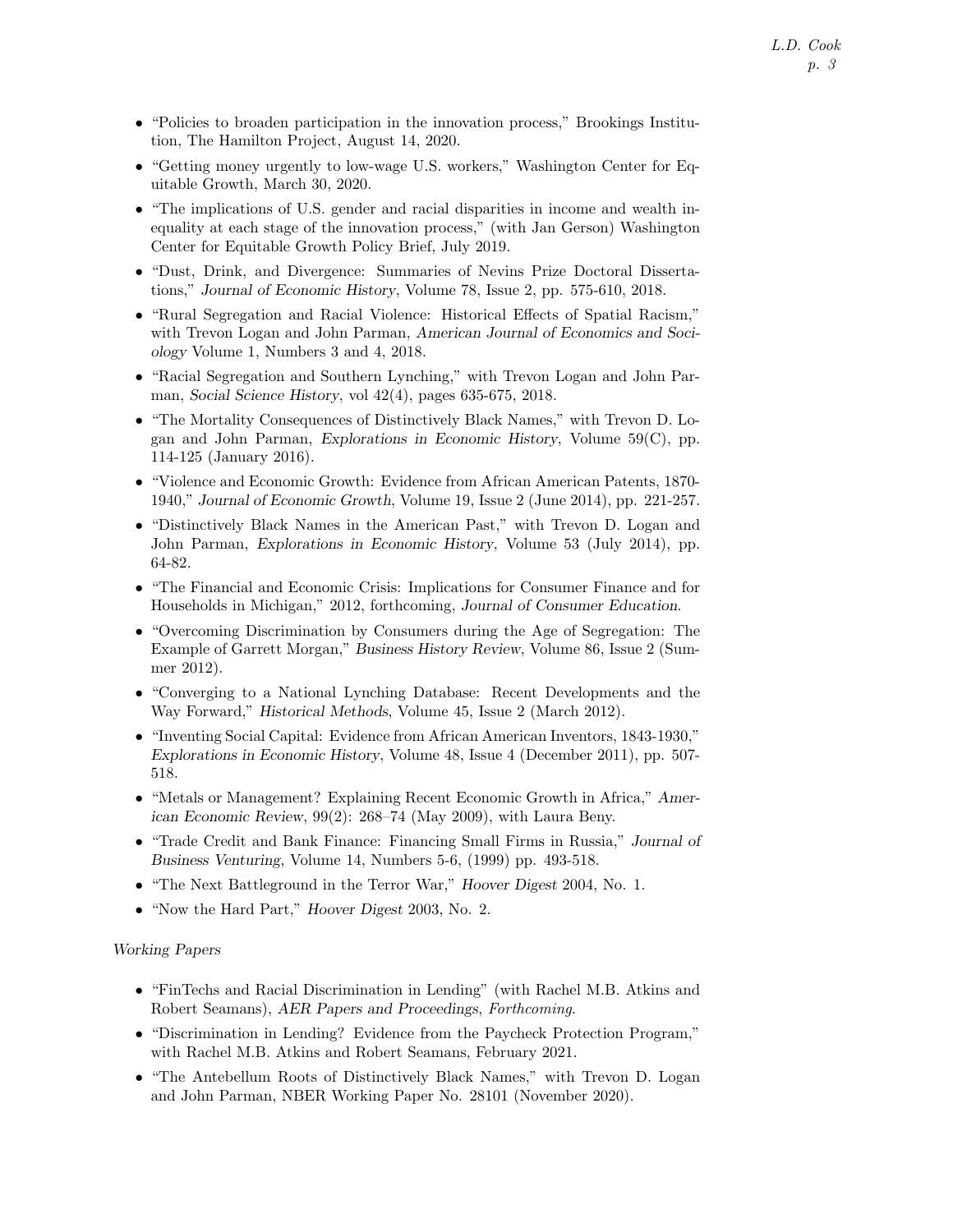- "The Green Books and the Geography of Segregation in Public Accommodations," with Maggie E.C. Jones, Trevon D. Logan, and David Rose, NBER Working Paper No. 26819 (March 2020).
- "The Mortality Consequences of Distinctively Black Names," with Trevon D. Logan and John Parman, NBER Working Paper No. 21625 (October 2015).
- "A Green Light for Red Patents: New Evidence from Soviet Innovation Abroad, 1933 to 1991," Michigan State University, 2010, revise and resubmit.
- "The Idea Gap in Pink and Black," with Chaleampong Kongchareon, NBER Working Paper No. 16331, September 2010, revise and resubmit.
- "Bad International Relations but More Science? Soviet Technological Spillovers and the Boycott of the 1980 Moscow Olympics," with Maksym Ivanya, Michigan State University, May 2015, under review.
- "A New Geography of Lynching from the New National Lynching Data Set," Michigan State University, October 2013.
- "The Color of Lynching," Michigan State University, presented at the American Economic Association meetings, Chicago, January 2012.
- "Under-adjustment to Extreme Macroeconomic Events? Evidence from Michigan Households during the Great Recession," October 2010.
- "Is Intellectual-Property Protection in Developing Countries and Emerging Markets Driven by Supply or Demand? Evidence from Ethanol Production in Brazil, 1980 to 2008," with Chaleampong Kongchareon, Michigan State University, March 2010.
- "Financial Crisis and Growth in Nigeria: Evidence from the Community Banking System," Stanford University, September 2003.
- "Export Platforms in Tunisia," Center for International Development, Harvard University, June 2000 [Harvard Business School, "Making Markets Work"].
- "Export Platforms in Ghana," Center for International Development, Harvard University, October 1999 [Harvard Business School, "Making Markets Work"].

Book Chapters

- Lisa D. Cook, Contributor, Review of the SBIR and STTR Programs at the Department of Energy, Committee on the Review of the Small Business Innovation Research and Small Business Technology Transfer Programs at the Department of Energy Consensus Study Report, Board on Science, Technology, and Economic Policy, Policy and Global Affairs, National Academies Press, 2020.
- "Unequal Opportunity: The Innovation Gap in Pink and Black," in Wisnioski, Hintz, and Stettler Kleine, eds., Does America Need More Innovators?, MIT Press, 2019.
- "Were the Nigerian Banking Reforms of 2005 a Success And for the Poor?" 2016, Sebastian Edwards, Simon Johnson, and David Weil, eds., University of Chicago-NBER African Development Successes.
- "The Euro Area Crisis and Its Implications for the United States," Chapter 5 in Alan Krueger, et al., eds. Economic Report of the President, February 2012.
- "Small Businesses and the Recovery," Chapter 2 in Alan Krueger, et al., eds. Economic Report of the President, February 2012.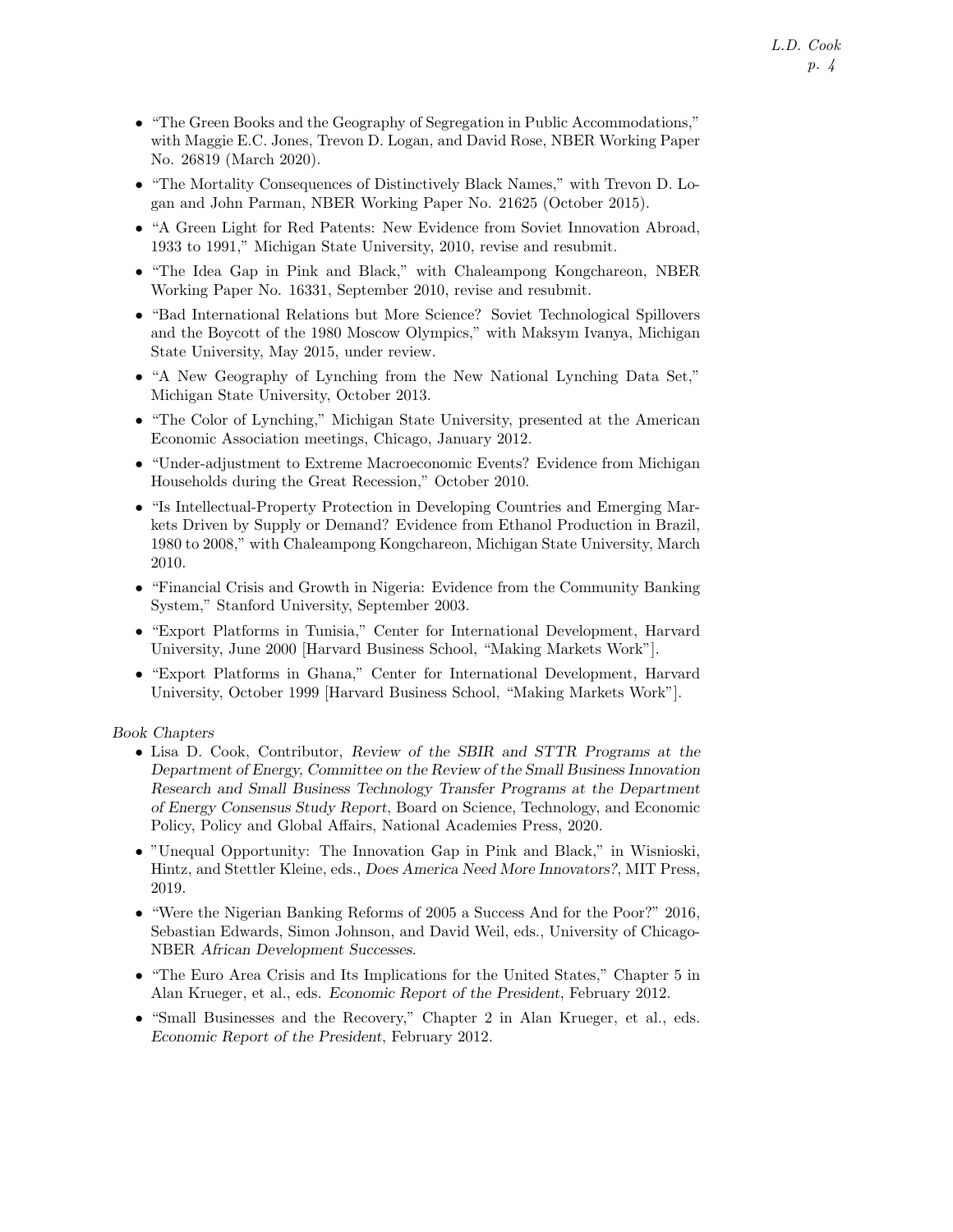- "Patents and Knowledge Spillovers to Developing Countries," in Sisay Asefa, ed., Globalization and International Development: Critical Issues of the 21st Century, 44th Werner-Sichel Lecture Series, W.E. Upjohn Lecture Series. Kalamazoo: Upjohn Institute, 2010.
- "The End of Serfdom in Russia and Lessons for Sudan," chapter in Kwame Anthony Appiah and Martin Bunzl, eds., Buying Freedom: The Ethics and Economics of Slavery, Princeton University Press, 2007.
- "Africa: A Union Open for Growth, Trade, and Business?," Global Competitiveness Report 2002-2003, Oxford University Press, 2003.
- Editor and Lead Author, Africa Competitiveness Report 2000-2001 World Economic Forum, Oxford University Press, 2001.
- "Regional Public Goods in International Assistance" (with Jeffrey Sachs), Global Public Goods, Kaul, ed., Oxford University Press, 1999.

## GRANTS AND AWARDS

- Honorary Doctor of Science, Tufts University (May 2022)
- NSF Distinguished Lecture, Social, Behavioral, and Economic Sciences, 2021
- National Academy of Social Insurance, Elected 2021
- Founders Prize, Best Paper in Social Science History 2018, with Trevon Logan and John Parman
- American Economic Association Pipeline Impactful Mentor Award (for mentoring graduate students), 2019
- American Society of Hispanic Economists Distinguished Service Award (for AEA Summer Program), 2019
- Sigma Xi (Scientific Honor Society) Distinguished Lecturer
- Michigan State University All-University Excellence in Diversity Award, 2021
- National Science Foundation, Research on the Green Books, Economics Program
- National Science Foundation, American Economic Association Summer Program
- National Science Foundation, "The Idea Gap in Pink and Black," Science of Science Policy Program, 2011-2017; to study educational outcomes and incentives for innovation, including venture-capital funding to account for disparities in innovative outcomes among women and minorities
- National Bureau of Economic Research and the Kauffman Foundation, Innovation Policy and the Economy Small Grant; Visiting Scholar, NBER, January to August 2009; to examine incentives for innovation, including to account for disparities in innovative outcomes among women and minorities
- Institute for Research on Innovation and Science, University of Michigan, "The Idea Gap in Pink and Black"
- National Poverty Center, University of Michigan, Visiting Scholars Program, "Consumer Finance, the Financial Crisis, and the New Poor," May to August 2010; to examine the effects of the Great Recession on U.S. households using Michigan survey data
- National Bureau of Economic Research, "Nigerian Bank Reform and Poverty Alleviation," NBER Africa Successes Project, 2009-2011
- Harvard Business School Alfred Chandler Grant, "Historical Origins of Financial Crises," 2011-2012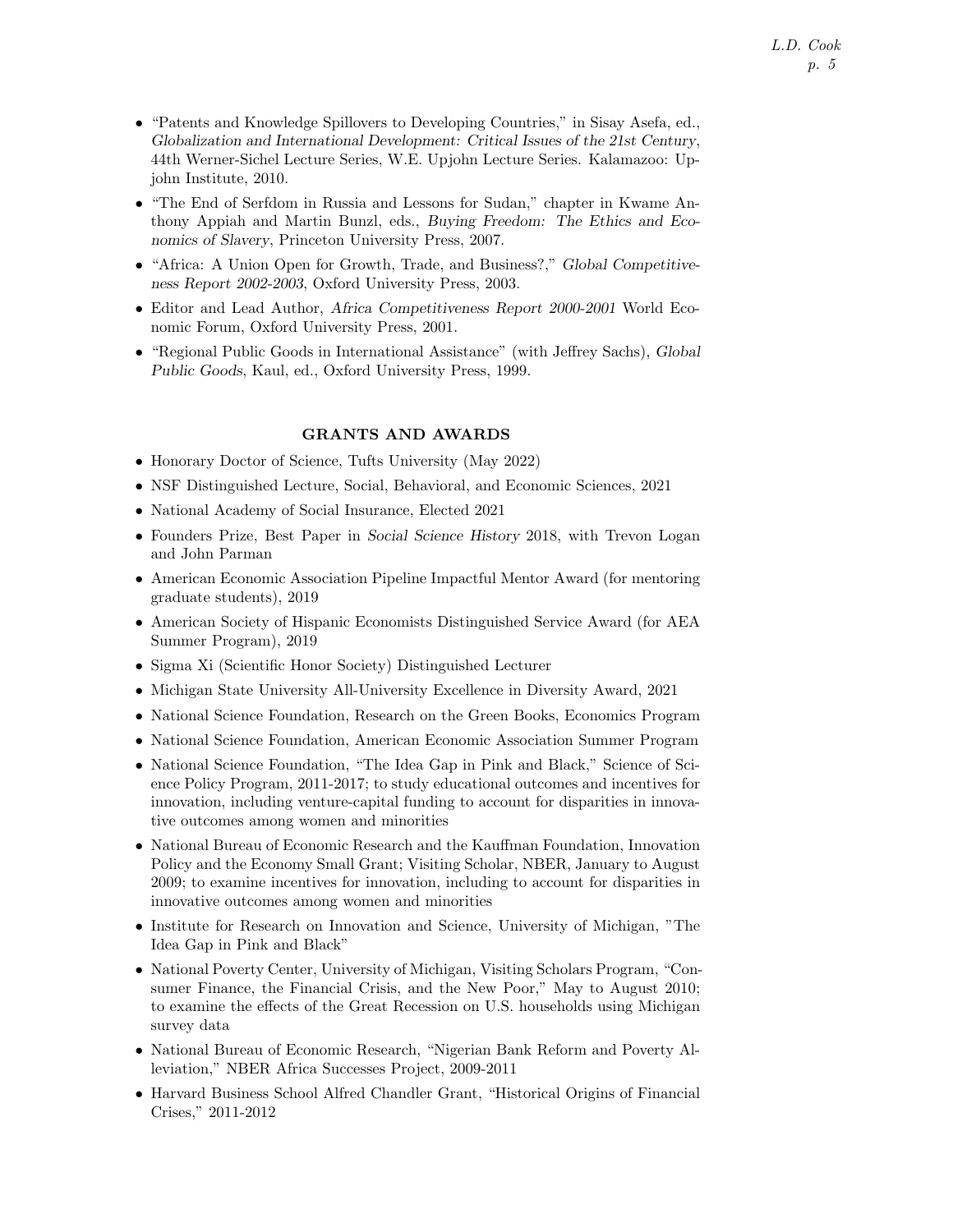- Michigan Initiative for Innovation and Entrepreneurship Grant, Co-PI with Center for Venture Capital, Private Equity, and Entrepreneurial Finance at Broad School of Business
- Institute for Public Policy and Social Research, Michigan State University, Research Grant, 2009-2010; for collection of data and research on Michigan households during the Great Recession
- Vice Chancellor for Research, Michigan State University, Junior Faculty Research Grant
- African Studies Center, Michigan State University, Research and Travel Grants
- Center for International Studies and Programs, Michigan State University, Research and Travel Grants
- Center for Russian, European, and Eurasian Studies, Michigan State University, Research and Travel Grants
- Center for Gender in the Global Context, Michigan State University, Curriculum Development Grant
- W.E.B. DuBois Society In the Field (Scholarship and Impact) Award, MSU

## Prior to 2009:

- Marshall Scholarship, Oxford University
- Economic History Association, Arthur M. Cole Grant
- National (Post-Doctoral) Fellowship, Hoover Institution, Stanford University
- National Science Foundation, Graduate Education
- Ford Foundation (West Africa), Banking for the Poor
- Council on Foreign Relations International Affairs (Post-Doctoral) Fellowship
- Harvard Institute for International Development (HIID) Post-Doctoral Fellowship
- American Economic Association Summer Research and Training Opportunity
- American Economic Association/Federal Reserve Bank of New York, Graduate Summer Research Fellowship
- Social Science Research Council Workshop in Transition, Graduate Summer Research Fellowship
- Harry S. Truman Foundation Scholarship
- Harry S. Truman Foundation Public Service Award
- Charles E. Merrill Study Abroad Fellowship, Spelman College

## PROFESSIONAL MEMBERSHIPS AND AFFILIATIONS

- Member, Executive Committee, American Economic Association
- Member, Committee on Equity, Diversity, and Professional Conduct, American Economic Association
- President, National Economic Association (2015-2016)
- Chair, National Council, Inter-University Consortium for Political and Social Research (ICPSR), University of Michigan
- Research Associate, National Bureau of Economic Research
- Member, Advisory Committee, Social, Behavioral, and Economic Sciences, National Science Foundation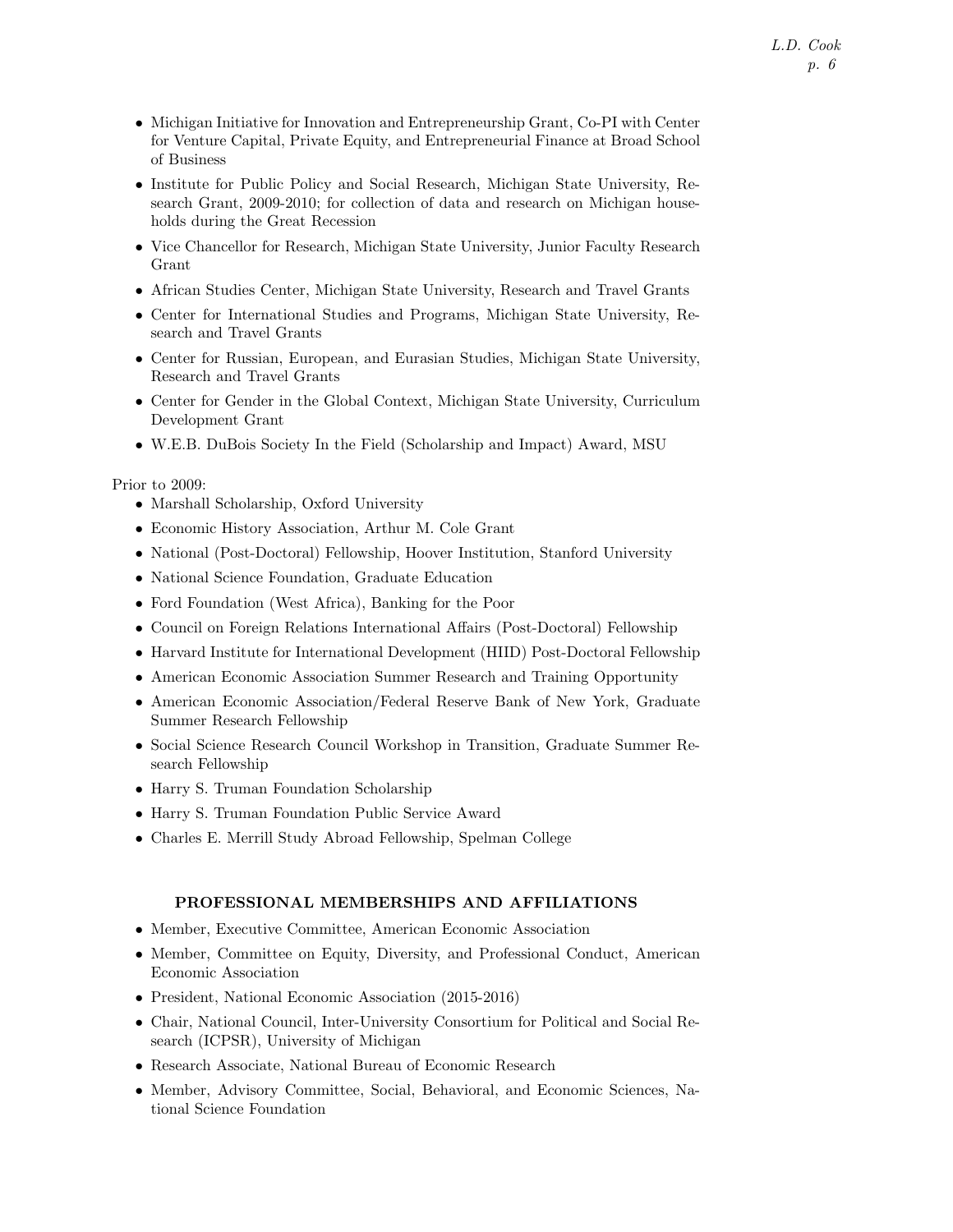- Trustee, Economic History Association
- Trustee, CORE Econ Project (UK)
- Member, National Academy of Science Committee to Assess SBIR and STTR Innovation Program at Department of Energy
- American Economic Association
- Economic History Association
- Council on Foreign Relations
- W.E.B. DuBois Institute, Harvard University, Non-Resident Fellow

# OTHER ACTIVITIES

- Governor-Designate, Board of Governors of the Federal Reserve System
- Director, Board of Directors, Federal Reserve Bank of Chicago (elected 2021)
- Deputy Team Lead, Federal Reserve, Banking and Securities Regulators Agency Review Team, Biden-Harris Transition Team
- Independent Director, Federal Home Loan Bank of Indianapolis
- Member, Board of Directors, Rende Progress Capital Community Development Finance Institution
- Senior Economist, Council of Economic Advisers, The White House, 2011-2012
- Member, Advisory Committee, National Science Foundation, Directorate for Social, Behavioral, and Economic Sciences
- Presenter, Aspen Ideas Festival
- Sigma Xi (Scientific Research Society) Distinguished Lecturer
- Visiting Scholar, Federal Reserve Bank of Chicago
- Senior Scholar, Opportunity and Inclusive Growth Institute, Federal Reserve Bank of Minneapolis
- Member, Advisory Board, Opportunity and Inclusive Growth Institute, Federal Reserve Bank of Minneapolis
- Adjunct Research Professor, University of Michigan, Institute for Research on Innovation and Science
- Chair and Member, EHA Representative, NASA Committee, American History Association
- Chair, EHA Nevins Dissertation Prize Committee
- Member, Rhonda Williams Prize Selection Committee, IAFFE
- Member, Steering Committee, Washington Center for Equitable Growth
- Member, Advisory Board, Smithsonian Institution, Lemelson Center for the Study of Invention and Innovation
- Board of Editors, Journal of Economic Literature
- Editorial Board, Journal of Economic History
- Referee: Review of Economic Studies, Journal of Economic Growth, Journal of Economic History, Explorations in Economic History, Oxford Economic Papers, Feminist Economics, Review of Black Political Economy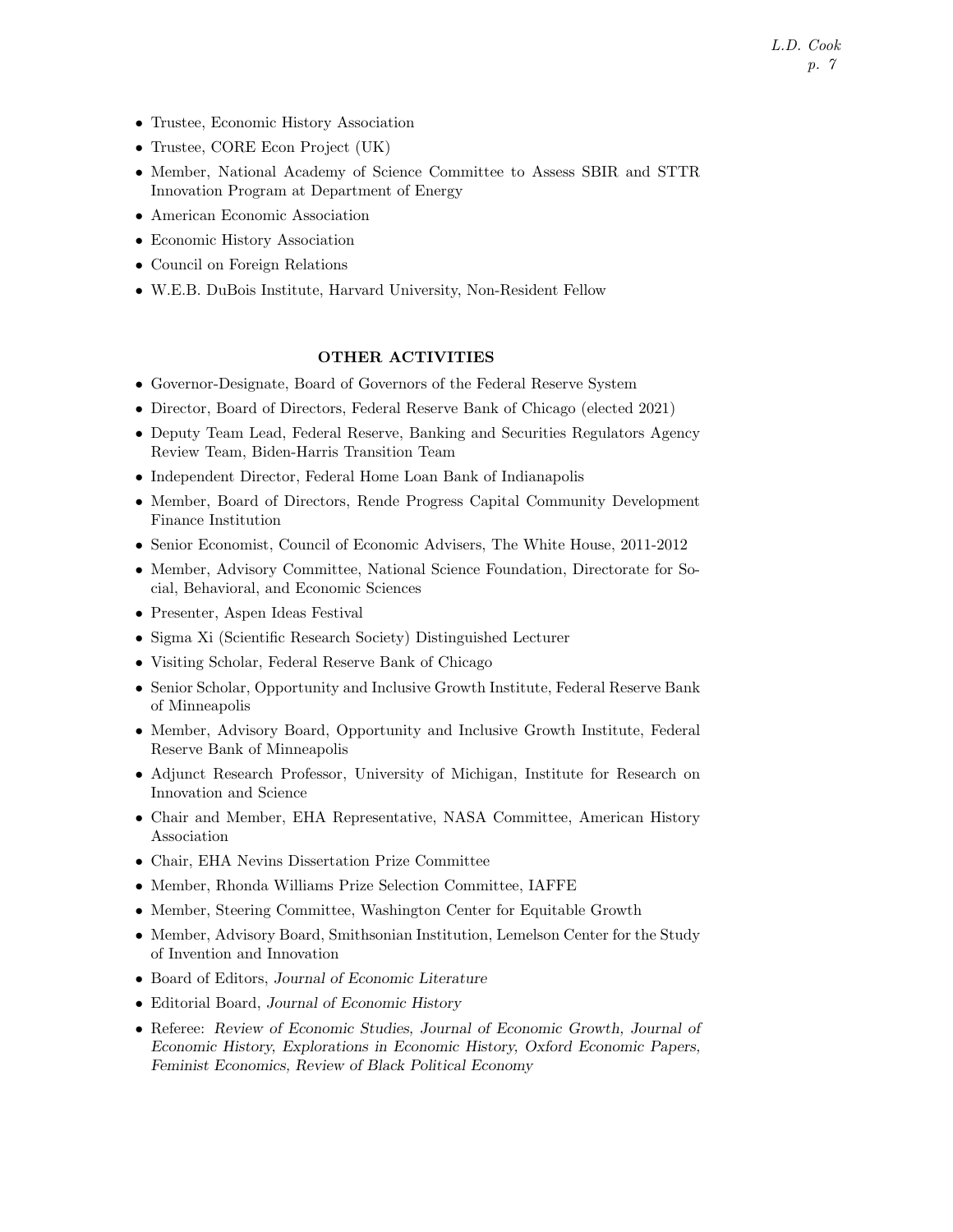- Reviewer: MacArthur Foundation 100 & Change Competition, National Science Foundation (various programs and panels), Cambridge University Press, MIT Press, Addison-Wesley Publishing, Routledge Publishing
- Obama-Biden Presidential Transition Team, Economics and International Trade; Team Leader, World Bank Agency Review, and Co-Team Leader, International Affairs, Treasury Department Agency Review
- Vice-Chair, Board of Directors, Roosevelt Institute, New York, NY
- Co-Vice Chair, Board of Directors, University Musical Society, University of Michigan, Ann Arbor, MI
- Marshall, Gates Cambridge Trust, and Harry S. Truman Scholarship Regional and National Selection Panels
- Spelman College Board of Trustees
- Coach and Player, Five-on-Five Basketball Tournament winning team, James Madison College, Michigan State University (Spring 2010)
- Founder and CEO, The Cook School Cooking School

# COURSES TAUGHT

- Macroeconomics (graduate and undergraduate)
- Development (graduate and undergraduate)
- Development and Africa (graduate and undergraduate)
- Finance and Public Policy (graduate)
- Research Methods in Economics (graduate)
- Quantitative Methods (undergraduate)
- Policy Evaluation (undergraduate)
- Economics of Baseball (undergraduate)
- Political Economy of New Capitalism (undergraduate)
- International Economic Relations (undergraduate)

## LANGUAGES

- English
- French
- Latin
- Russian
- Spanish
- Wolof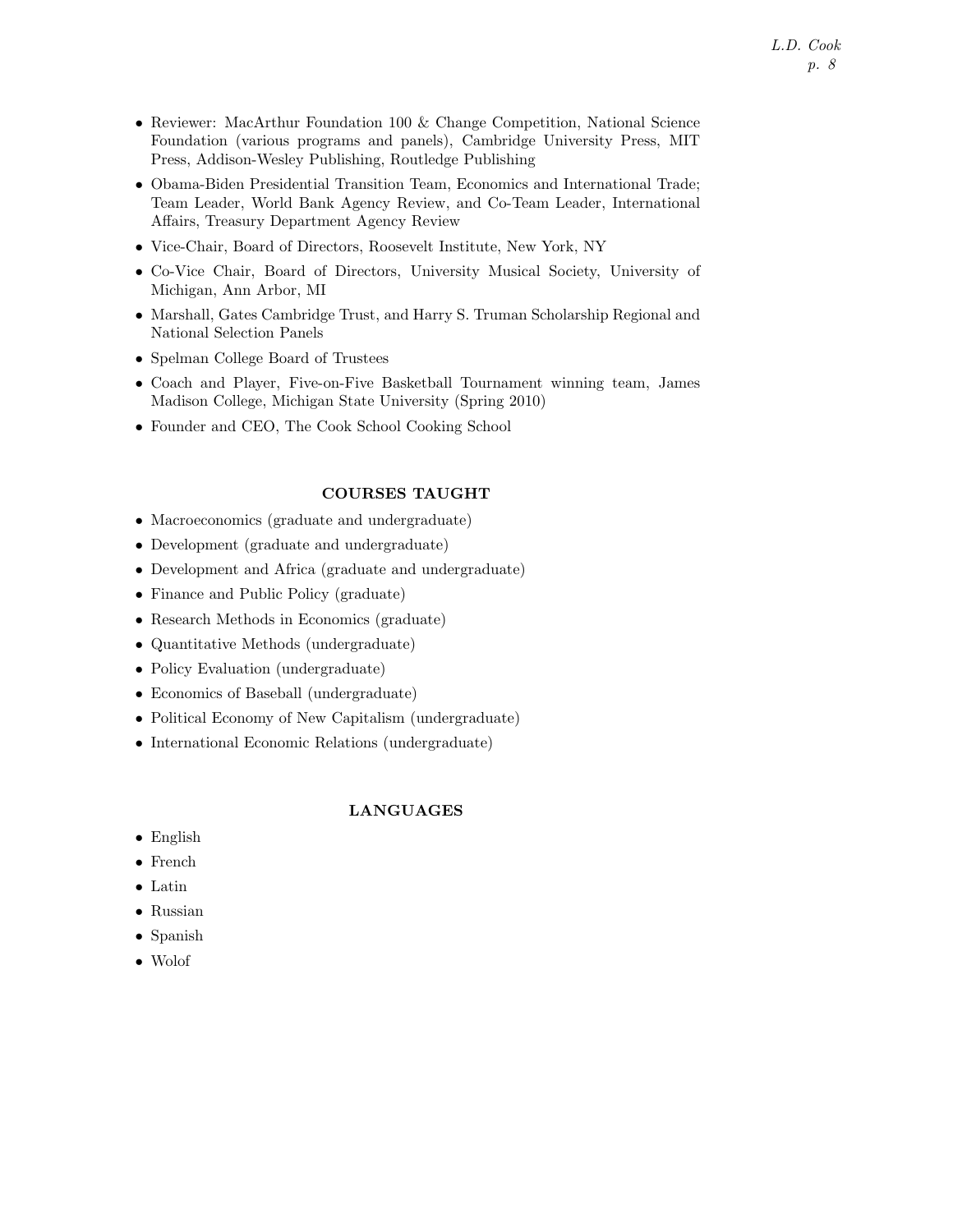## SELECTED MEDIA AND OTHER APPEARANCES OR MENTIONS

• Congressional Testimony:

"Paycheck Security: Economic Perspectives on Alternative Approaches to Protecting Workers' Pay During COVID-19," Hearing of the Subcommittee on National Security, International Development and Monetary Policy, House Financial Services Committee, July 7, 2020

"Long-Lasting Solutions for a Small-Business Recovery," Hearing of the House Committee on Small Business, July 15, 2020

"US-China: Winning the Economic Competition," Hearing of the Subcommittee on Economic Policy, Senate Banking, Housing, and Urban Affairs Committee, July 22, 2020

"Examining the Racial and Gender Wealth Gap in America," Hearing of the Subcommittee on Diversity and Inclusion, Committee on Financial Services, September 26, 2019

"Lost Einsteins: Lack of Diversity in Patent Inventorship and the Impact on America's Innovation Economy," Hearing of the Committee on the Judiciary, Subcommittee on Courts, Intellectual Property, and the Internet Hearing, March 27, 2019 [based on Cook and Kongchareon (2011)]

"The Financial Choice Act of 2017," Hearing of the House Financial Services Committee, April 26, 2017

"U.S. – Africa Trade Relations: Creating a Platform for Economic Growth," Joint Hearing of the Subcommittee on Commerce, Trade, and Consumer Protection of the Committee on Energy and Commerce and the Subcommittee on Africa and Global Health of the Committee on Foreign Affairs, June 24, 2009 [based on American Economic Review (2009) article with Laura Beny]

- "Racism Impoverishes the Whole Economy," Lisa D. Cook, Economic View Columnist, New York Times, November 18, 2020.
- "Economist Lisa Cook Being on Joe Biden's Transition Team Is a Win for Black Girls," Anna Gifty Opoku-Agyeman, Teen Vogue, November 23, 2020.
- "19 Black economists to celebrate and know, this Juneteenth and beyond," Fanta Traore, Fortune, June 19, 2020.
- "The Accidental Economist," Hyun-Sung Khang, Finance and Development, IMF, Winter 2020.
- "COVID-19 Widens Racial Wealth Gap, Hitting Black Businesses Especially Hard," Susan Tompor, USA Today and Detroit Free Press, June 19, 2020.
- "Patent Racism," Karen Duffin and Mary Childs interview with Lisa D. Cook, NPR "Planet Money" Podcast, June 12, 2020
- "The Long Shadows Cast By Racism," EconoFact Chats with Michael Klein and Lisa D. Cook, April 12, 2021
- "13,000 Economists. 1 Question," Nick Fountain and Jacob Goldstein interview with Lisa D. Cook, NPR "Planet Money" Podcast, January 10, 2020
- "Three Ideas To Fight The Recession," Lisa D. Cook and Stacey Vanek Smith with Cardiff Garcia, NPR "The Indicator" Podcast, April 1, 2020
- "The Economic Costs of Discrimination" Sean Kenny, "The Economic History Podcast," July 6, 2020
- "How Would Black Economists Change Economics?" Lisa D. Cook with Elmira Bayrasli, Project Syndicate Podcast, July 14, 2020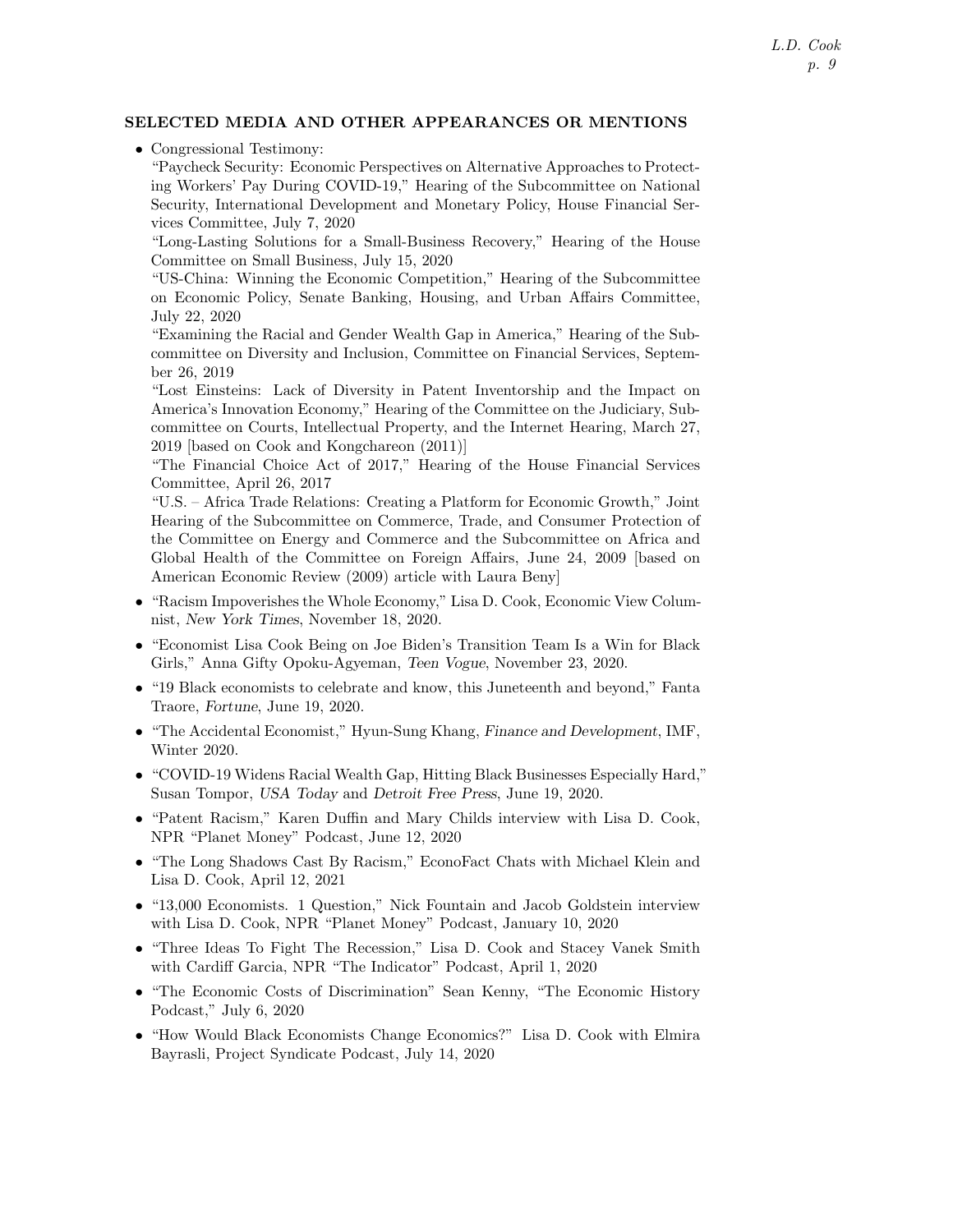- "Lisa Cook on Racism, Patents, and Black Entrepreneurship," "EconTalk" Podcast with Russ Roberts, The Library of Economics and Liberty (The Hoover Institution), September 21, 2020
- "Did 'Underserved Communities' Get a Fair Share of Forgivable COVID-19 Loans? Hard to Tell," Tyler Scott, Michigan Radio, June 19, 2020
- Lisa D. Cook interview on unemployment and the economy, ABC News "Nightline," September 28, 2020
- Lisa D. Cook interview with Mike Santoli, CNBC's "Squawk Box," July 2, 2020
- "The Economics Behind Racial Coronavirus Disparities," Paul Solman, PBS "News Hour," July 15, 2020
- "Racism Costs Lives," Sandra Navidi, n-tv news (Germany), June 26, 2020
- "A Year After a  $\#$ MeToo Reckoning, Economists Still Grapple With It," Ben Casselman, New York Times, January 7, 2020
- "How Economics Excludes Black Women," Lisa D. Cook and Anna Gifty Opoku-Agyeman with Cardiff Garcia, NPR Planet Money Podcast, December 18, 2019
- "It Was a Mistake for Me to Choose This Field," Lisa D. Cook and Anna Gifty Opoku-Agyeman, New York Times, September 30, 2019
- "How Violence Limits Economic Activity," Lisa D. Cook with Cardiff Garcia, NPR Planet Money Podcast, February 11, 2019
- "Interview with Lisa D. Cook," Maria Hasenstab, Women in Economics Podcast Series, Federal Reserve Bank of St. Louis, February 20, 2019
- "Mentoring Undergraduate Women Who Are Students of Color," Lisa D. Cook, AEA CSWEP Newsletter, Issue 1, 2019
- "Female Economists Push Their Field Toward a #MeToo Reckoning," Ben Casselman and Jim Tankersley, New York Times, January 10, 2019
- "Women in Economics Report Rampant Sexual Assault and Bias," Ben Casselman and Jim Tankersley, New York Times, March 18, 2019
- "How Violence Limits Economic Activity," Lisa D. Cook with Cardiff Garcia, The Indicator Planet Money Podcast, National Public Radio, February 11, 2019
- "Interview with Lisa D. Cook," Soumaya Keynes, The Economist Podcast, 2019
- "Is the Fed's Independence on the Line?" Interview with Lisa D. Cook and Dan Loney, Knowledge at Wharton Radio, April 11, 2019
- "Interview with Lisa D. Cook," Maria Hasenstab, Women in Economics Podcast Series, Federal Reserve Bank of St. Louis, February 20, 2019
- "Mentoring Undergraduate Women Who Are Students of Color," Lisa D. Cook, AEA CSWEP Newsletter, Issue 1, 2019
- "Lisa Cook Interview," Douglas Clement, Federal Reserve Bank of Minneapolis, December 11, 2018
- "Black names: Past, present, and future," with Trevon D. Logan and John Parman, Vox, (CEPR's Policy Portal), November 13, 2015.
- World Economic Forum, Presenter, Competitiveness, January/February 2002.
- "Consumer Finance and Households in Michigan During the Great Recession," Family Impact Seminar for State Legislators, Michigan State Capitol (Lansing), 2009
- Contributor, MSNBC, "Melissa Harris-Perry Show," "The Reid Report," "AM Joy"